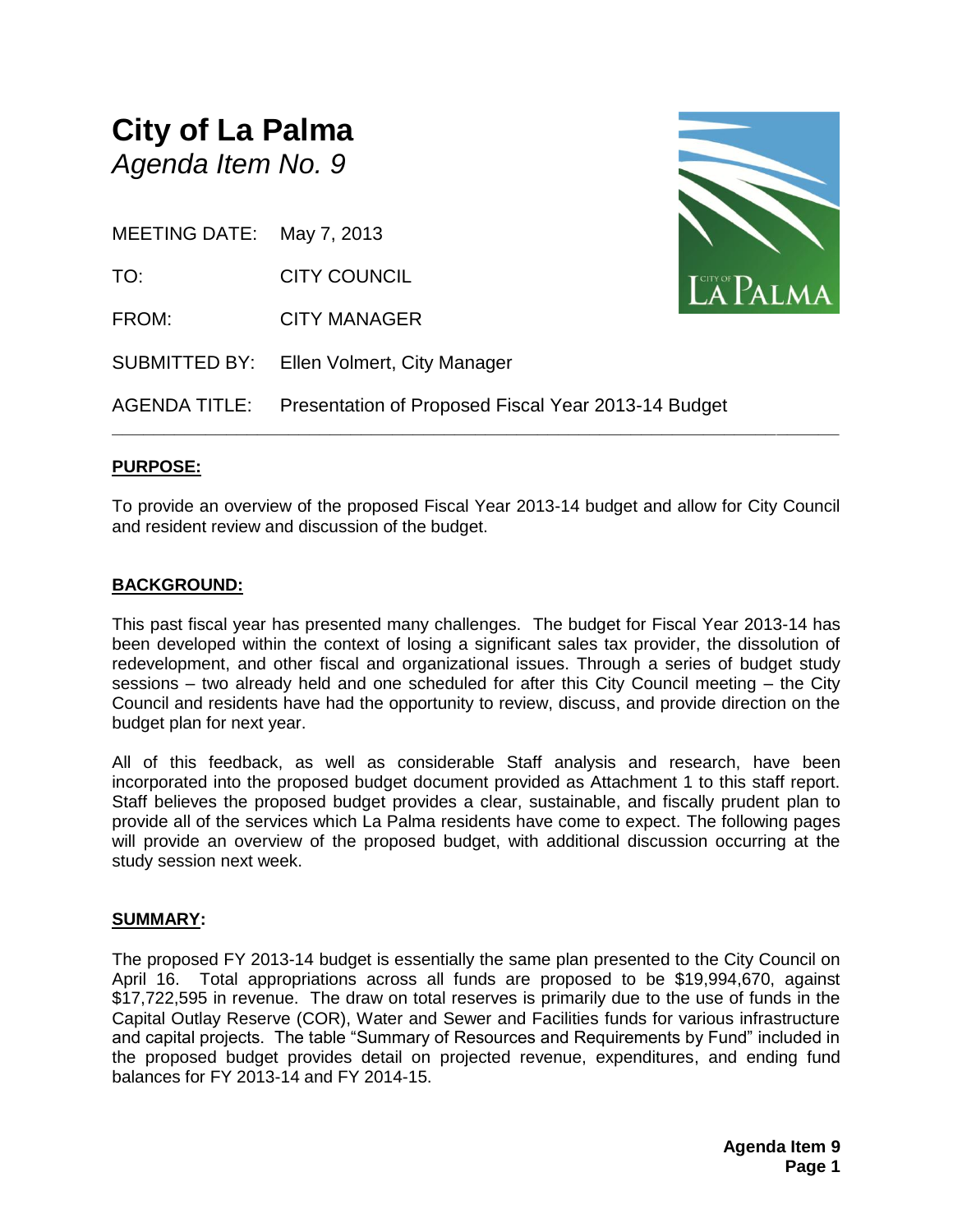The General Fund proposes a one-time use of reserves of approximately \$263,545. General Fund appropriations are \$8,591,645 across all six departments, against \$8,328,100 in revenue. The proposed budget provides additional detail for each department as well as the various programs/divisions.

The budget message provides a detailed and comprehensive treatment of the proposed budget, the challenges facing the City, and the many positive changes made to the budget document itself in an effort to present financial data in a more transparent and accessible manner. The presentation by each Department as well as next week's study session will provide additional opportunity for review and discussion of the proposed budget plan. Questions or requests for additional information on May 7, 2013, will become part of the May 15, 2013, informational materials.

#### **ALTERNATIVES:**

At this point, since this item represents the first presentation of the full proposed FY 2013-14 budget, there are no alternatives to receiving the document and presentation and providing an opportunity for public and Councilmember comment.

#### **FISCAL IMPACT:**

The General Fund FY 2013-14 proposed budget, as attached, includes a one-time use of reserves in the amount of \$263,545. This one-time bridge amount would allow for essential services to continue to be provided while some of the current revenue uncertainty is resolved. The estimated FY 2014-15 budget shows a surplus of \$134,695.

Overall, the non-General Fund portion of the City's budget will provide various infrastructure, public safety, rehabilitation, internal services and utility services. Sufficient fund balance exists in all of the funds. Attachment 1 provides detail for the City's enterprise, internal service, and special revenue funds operations.

#### **RECOMMENDED ACTION:**

It is recommended that the City Council receive the Staff presentation on the proposed FY 2013-14 budget and provide direction for additional materials needed for the study session scheduled for next week.

**APPROVED:**

Finance Director City Manager

Attachments: 1. Proposed Fiscal Year 2013-14 Budget

2. City Council Approved Reserve Policies, March, 2013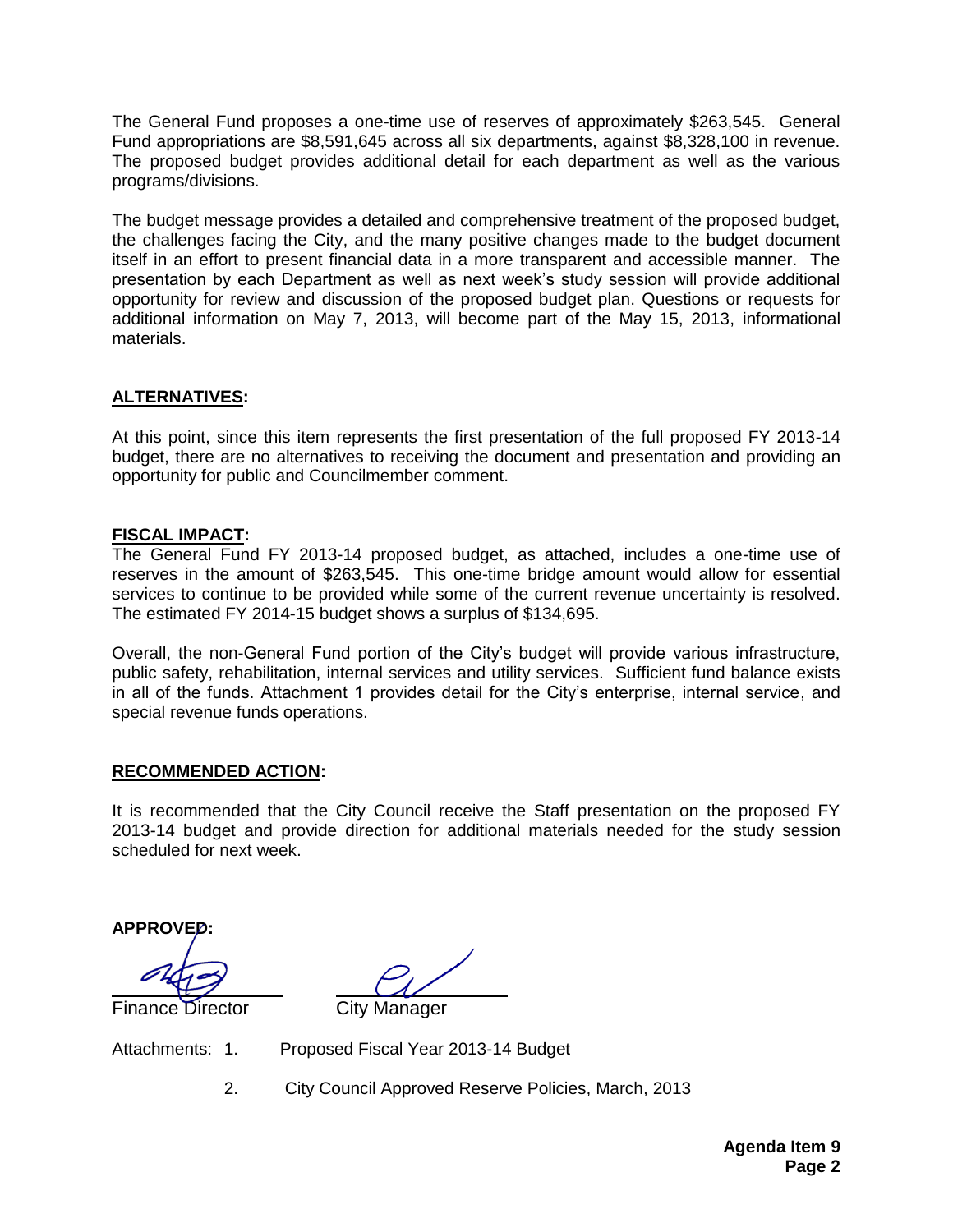

## **ATTACHMENT 1**

# [FY 2013-14 Proposed Budget](http://www.cityoflapalma.org/DocumentCenter/View/3878) provided separately for your convenience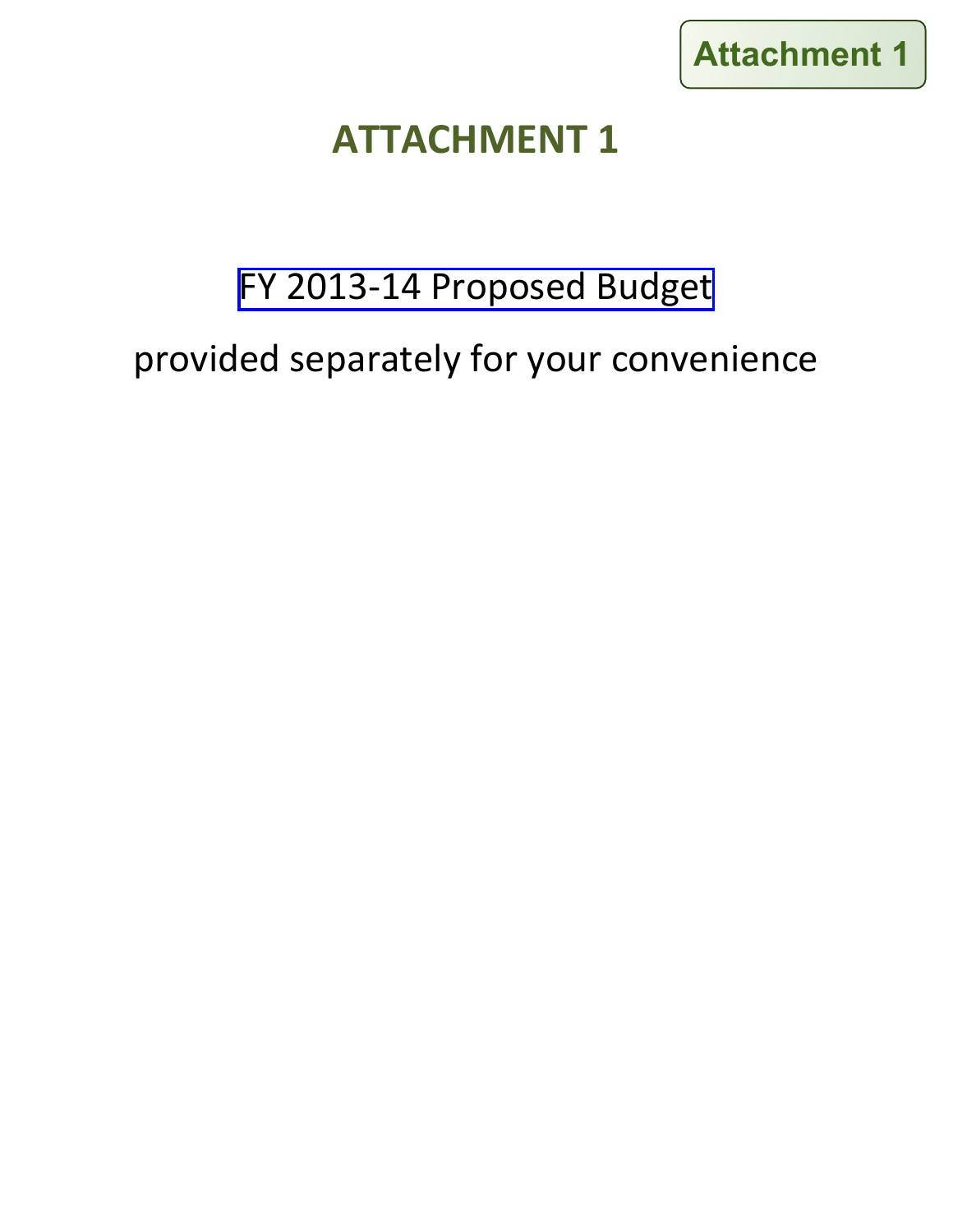#### **CITY OF LA PALMA General Fund and Internal Services Funds Reserve Policy**

Fund balance refers to the difference between assets and liabilities in the city's governmental funds balance sheet. This information is one of the most widely used elements of state and local government financial statements. Financial statement users examine fund balance information to identify the available liquid resources that can be used to pay down unfunded liabilities, finance capital improvements, or enhance the overall financial position of the city.

#### **PURPOSE**

The purpose of this policy is to provide guidance on maintaining reasonable levels of reserves in both governmental and proprietary funds, focusing exclusively on the General Fund and the City's five Internal Service Funds. In addition, this policy will help improve financial reporting by establishing fund balance classifications that create a hierarchy based on the extent to which the City is bound to observe spending constraints that govern how the City can use amounts reported in the governmental fund balance sheet. In addition, the policy will help guide current and future allocation levels to the five Internal Service Funds in a manner that maintains reasonable fund balance levels in each, without the funds being "over-allocated" in any given fiscal year. As referencing governmental funds, this policy satisfies the requirements of Governmental Accounting Standards Board (GASB) Statement No. 54 and incorporates all previous City Council policies regarding GASB Statement No. 54.

#### **POLICY**

It is the policy of the City of La Palma to identify the various classifications of the City's governmental and proprietary fund balances in its Comprehensive Annual Financial Report (CAFR). These classifications take into consideration the City's long-term infrastructure needs, non-current liabilities, funds necessary to mitigate economic uncertainties, funding that has spending constraints such as grants, and fixed assets that will not easily convert to cash.

The fund balance is a tool the City uses to have an effective long-term financial plan, as well as to ensure sufficient liquidity to meet its financial obligations in the short-term.

#### **OBJECTIVES**

The City of La Palma's Reserve Policy has two primary objectives:

1. **To determine the available liquid resources; and** 

#### 2. **To provide the information necessary to make informed financial decisions.**

The fund balance classifications of the City's General Fund are designed to clarify the extent to which the City is bound to honor constraints on the specific purposes for which amounts in the fund can be spent, rather than to simply represent the financial resources available for appropriation. The reserve policy, as applied to the five Internal Service Funds, is designed to provide guidance on maintaining a reasonable fund balance level in each fund. The goal of internal service funds is to provide enough liquidity in each to meet current as well as longer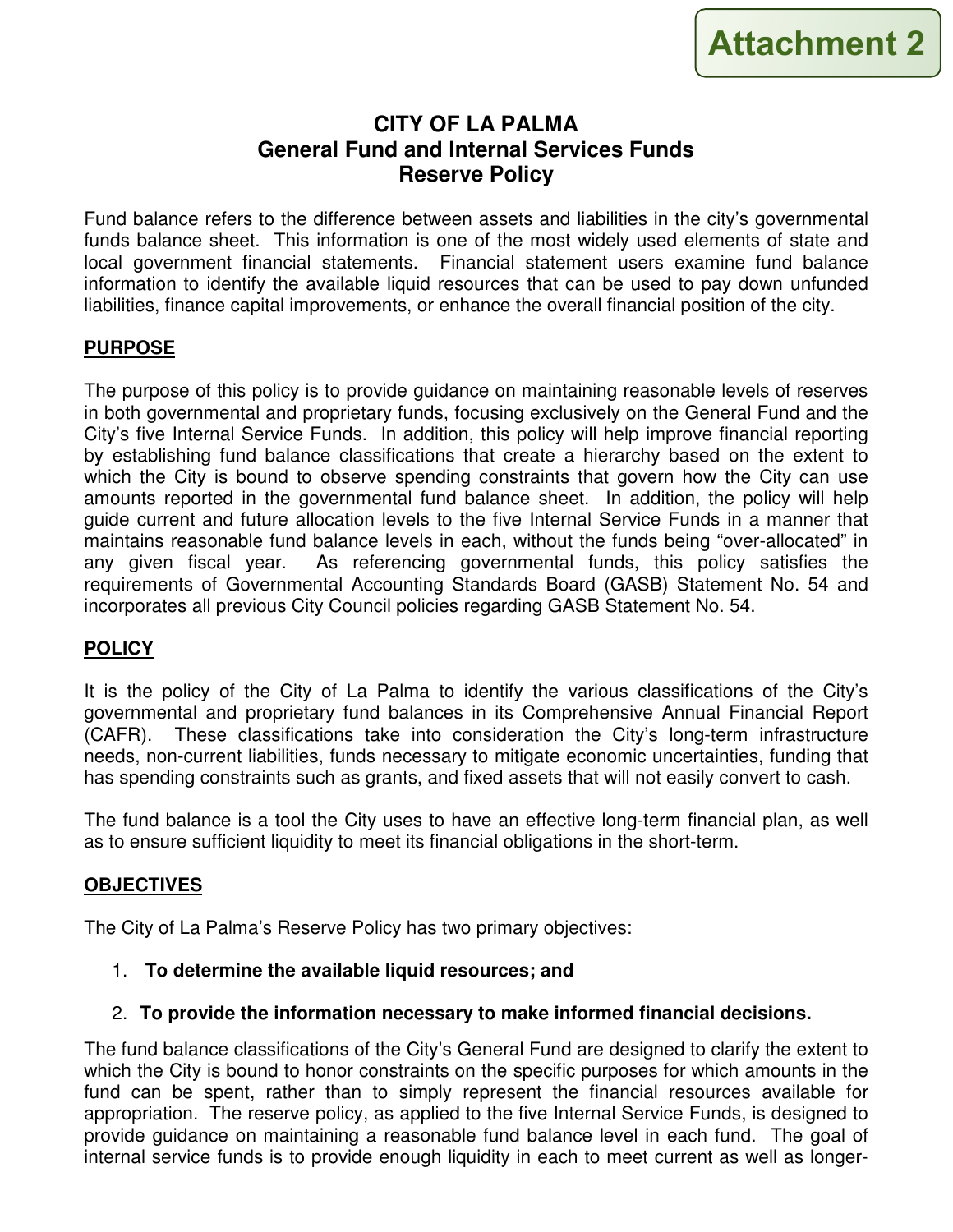term funding needs, while ensuring they are not overly funded to the extent ongoing operations are impaired by over-allocation.

#### **OVERVIEW**

There are three categories of funds per generally accepted accounting principles:

- Governmental funds (e.g., the General Fund, Special Revenue Funds, and Capital Projects Funds)
- Proprietary funds (e.g., water and sewer enterprise funds, vehicle maintenance/replacement, insurance, and related internal service funds)
- Fiduciary funds (e.g., former Community Development Commission funds)

The GASB 54 classifications only apply to Governmental Funds. Therefore, this section will focus exclusively on the General Fund. The following section deals with the City's Internal Service Funds and the various reserve levels in each.

The fund balance is only an approximate measure of liquidity or working capital. Therefore, it is necessary for the City to recognize how fund balance is constituted and isolate funds that are needed for longer-term obligations, discern what funds are restricted for specified purposes, and classify those funds that are not available at all. To accomplish this goal, the City's financial statements for governmental funds are comprised of five fund balance classifications, as spelled out in GASB Statement No. 54:

- Nonspendable Funds
- Restricted Funds
- Committed Funds
- Assigned Funds
- Unassigned Funds

#### **NONSPENDABLE AND RESTRICTED FUND BALANCE**

The first two classifications are subject to requirements outside the local governing body's control for financial decision-making and planning purposes. "Nonspendable" resources are essentially irrelevant because, by their nature, they are not liquid (i.e., land or similar non-cash assets). "Restricted" resources are of no discretionary value given the restrictions placed upon them by a third-party outside of the City's control (i.e., reserve funds required to be set aside for bond payments). Accordingly, this policy will just briefly describe these two classifications. In addition the City of La Palma only utilizes the "nonspendable" classification since there are no "restricted" funds.

#### **Nonspendable Funds**

Some of the assets that are included in determining the City's fund balance are inherently nonspendable: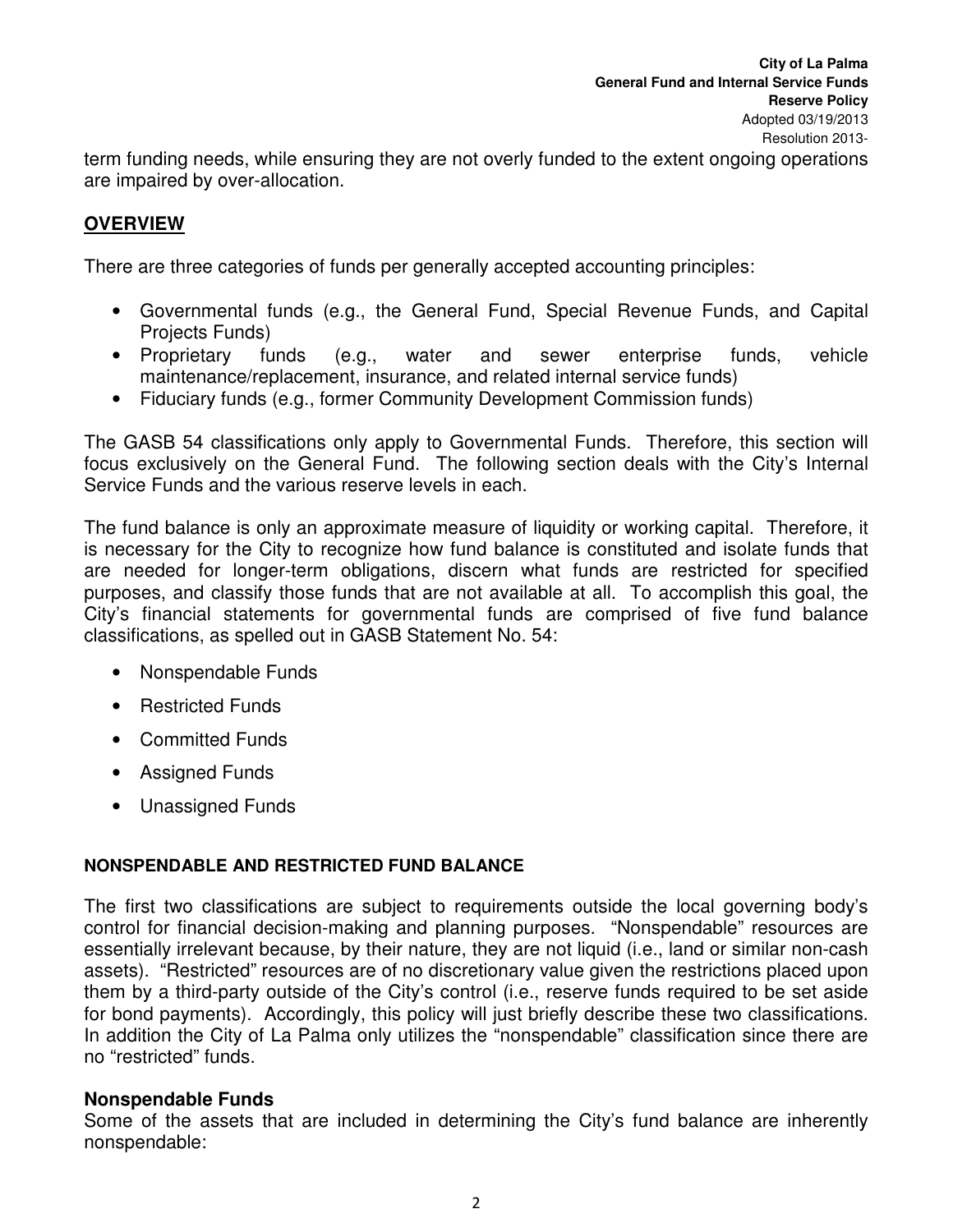- Assets that will never convert to cash, such as prepaid items and inventories.
- Assets that will not convert to cash within sixty (60) days from the start of the fiscal year, such as long-term loans receivable, and non-financial assets held for resale.
- Assets that must be maintained intact pursuant to legal or contractual requirements, such as an endowment.

#### **Restricted Funds**

Restricted funds describe the portion of the fund balance that is subject to externally enforceable legal restrictions, these restrictions fall into three categories:

- (i) Restrictions are imposed by parties altogether outside the scope of the City's governance:
	- Creditors (typically through a debt covenant)
	- Grantors (typically State, Federal and other governmental agencies)
	- Contributors
	- Other governments.
- (ii) Restrictions that arise when the authorization to raise revenues is conditioned upon the revenue being used for a particular purpose, such as:
	- Gas taxes must be used for street repair
	- Measure M2 must be used for local street repair
- (iii) Long-term loans receivable and non-financial assets that are collected can also be considered Restricted if the collected funds are subject to an externally enforceable restriction on how they can be spent.

#### **PROCEDURES**

This Section provides a comprehensive protocol on what is legally deemed the unrestricted (or spendable) portion of the General Fund fund balance, and the order in which the classifications are spent.

The unrestricted portion of the fund balance is comprised of the General Fund's resources classified as "Committed," "Assigned," or "Unassigned."

#### **UNRESTRICTED (SPENDABLE) FUND BALANCE**

#### **Committed Funds – Economic Uncertainty Reserve**

Committed funds describe the portion of the fund balance that is constrained by limitations imposed by the La Palma City Council. The City Council imposed limitation must occur no later than the close of the reporting period (i.e., end of the fiscal year) and remains binding unless removed under the same manner. A commitment is made by City Council adoption of a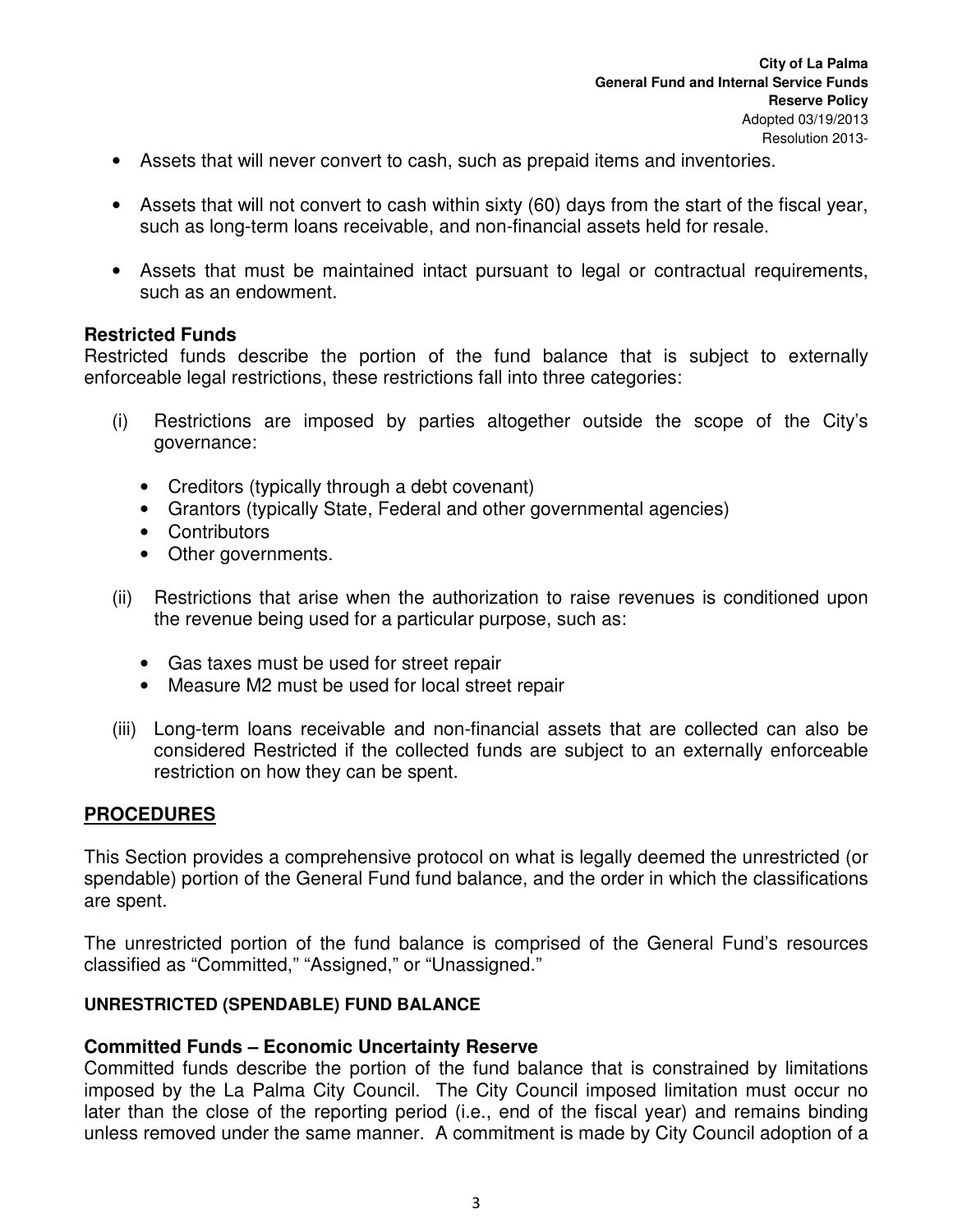resolution that states the amount and purpose of the commitment. This policy requires the commitment to be made as part of the annual budget adoption process.

This reserve policy establishes a commitment for an Economic Uncertainties Reserve equal to an amount calculated as 60% of the General Fund's annual operating expenditures. Appropriations from the Economic Uncertainties Reserve commitment can only be made by formal City Council action.

Generally, appropriations and access to these funds will be reserved for emergency situations. Examples of such emergencies include, but are not limited to:

- Reduction in revenue equal to or greater than 20% of adopted General Fund appropriations
- An unplanned, major, catastrophic event such as a natural disaster requiring expenditures over 10% of General Fund adopted appropriations
- Unfunded and/or unpredictable State or Federal legislative or judicial mandates
- Any other unforeseen event that causes the City to expend funds in excess of 10% of General Fund adopted appropriations

#### **Assigned Funds**

Assigned funds describe the portion of General Fund reserves that reflect the use of resources by the La Palma City Council intended for un-programmed and/or unfunded capital and infrastructure projects.

This reserve policy establishes an assignment for un-programmed/unfunded capital and infrastructure projects equal to an amount calculated as 40% of the General Fund's annual operating expenditures. These Assigned funds are set aside for major emergency or unexpected repairs of the City's streets, hardscape, facilities, communication and technology systems, or other City-owned property. In addition, this reserve amount can be utilized by the City Council for funding infrastructure or capital projects which are not part of the approved Capital Improvement Program (CIP) (i.e., unfunded projects).

#### **Unassigned Funds**

The General Fund may have net resources in excess of what is classified in one of the four previous categories. This amount is presented as the unassigned fund balance. Only the general Fund can report a positive unassigned fund balance; however, all governmental funds can report a negative unassigned fund balance.

This policy logically dictates that any amount of fund balance classified as "unassigned" is in excess of 100% of General Fund expenditures since the "committed" and "assigned" amounts equal 100% of General Fund expenditures. This policy allows for "unassigned" funds in excess of 100% of General Fund expenditures and places no specific restrictions on their use. In general, the City Council could choose to utilize "unassigned" fund balance for one-time projects in a given fiscal year, such as technology upgrades, infrastructure improvements, economic development efforts, or other such one-time uses.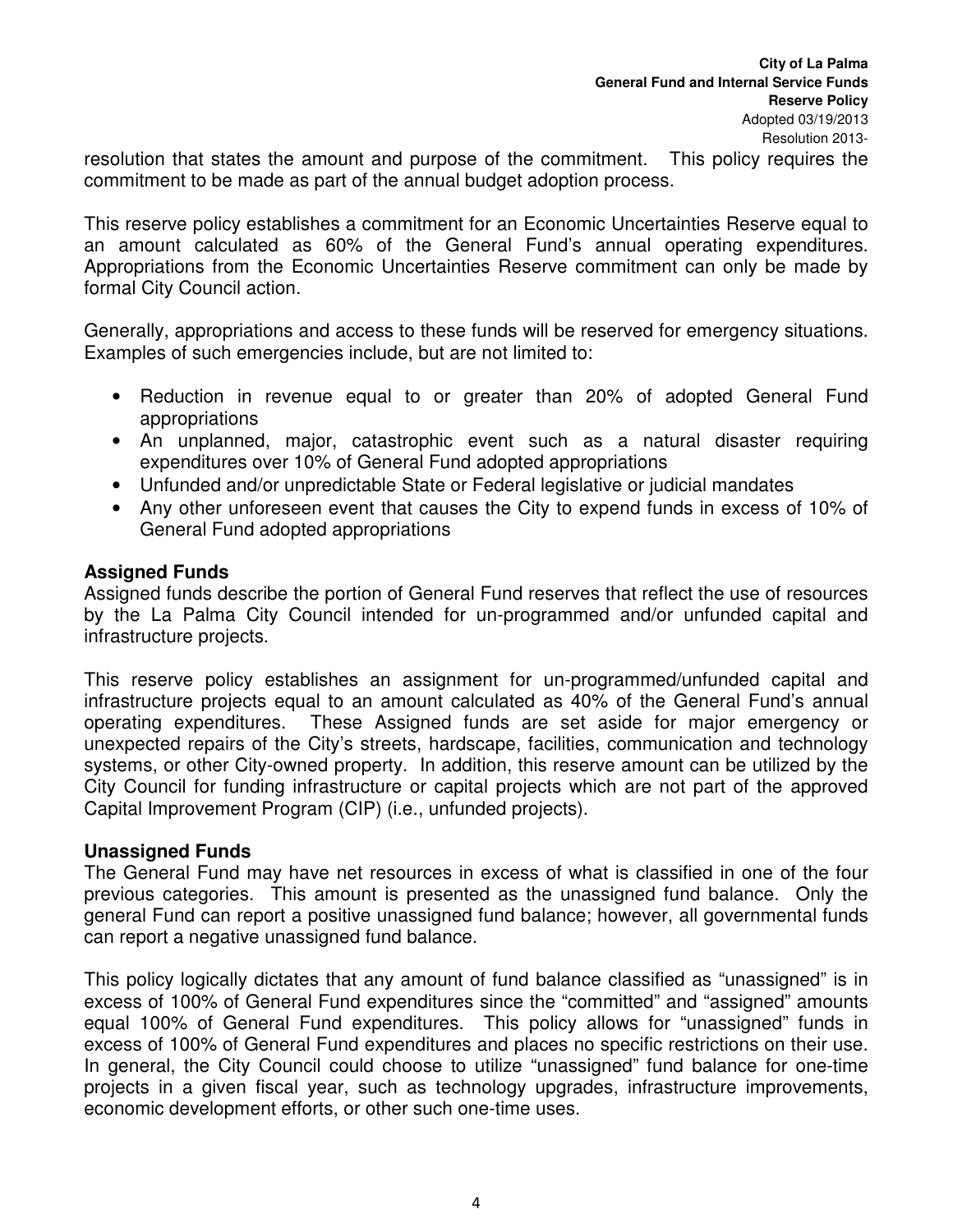#### **Use of Resources**

In circumstances when an expenditure is made for a purpose for which amounts are available in multiple fund balance classifications, the order of allocation of these available funds is first restricted, second committed, third assigned, and lastly unassigned amounts.

#### **REPLENISHMENT OF COMMITED AND/OR ASSIGNED RESERVES**

In keeping with the principles discussed in this policy, when either Committed or Assigned funds are utilized for their specific, intended purposes, and the levels fall below the policy levels (60% for Committed and 40% for Assigned), the City Council, will develop a reserve replenishment plan to return the reserves to their policy levels. This plan will seek to return the Committed and/or Assigned reserves to their policy levels within one (1) to three (3) years, per City Council direction.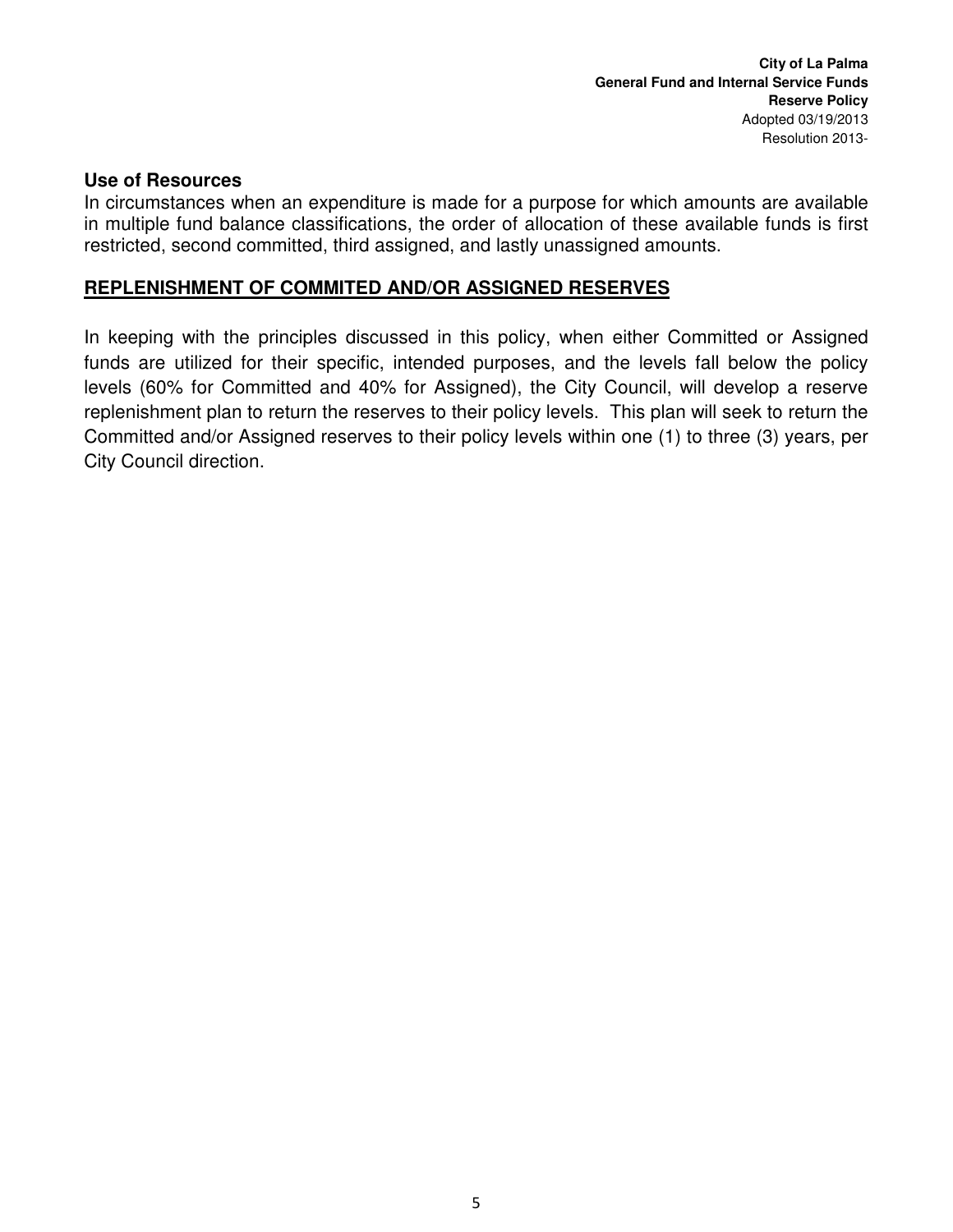#### **INTERNAL SERVICE FUND RESERVES**

Internal service funds are used to centrally manage and account for specific program activity in a centralized fund. The revenue (resources) for these funds generally comes from internal charges to Departmental operating budgets, based on different allocation methods depending on the internal service provided. Each of these internal service funds are classified as Proprietary funds in the City's annual financial statements (Certified Annual Financial Report, CAFR). These funds have several functions:

- Normalizing departmental budgeting for programs and uses that have life cycles greater than one fiscal year, helping to facilitate level budgeting for expenditures that could be erratic from year to year (such as vehicles or technology replacement)
- Serve as a repository of a reasonable amount of savings to utilize for long-term asset replacement and/or funding liabilities
- Enable appropriate distribution of citywide costs to individual Departments and programs, which more readily establishes the true costs of various operations

The City of La Palma has five (5) Internal Service Funds:

- Employee Benefits
- Insurance
- Vehicle Maintenance and Replacement
- Facilities Maintenance and Replacement
- Technology Maintenance and Replacement

The guiding purpose of each fund is to gather enough resources to meet annual expenses as well as maintain a reasonable fund balance for contingency purposes. Therefore, this policy will enumerate minimum fund balance levels for each internal service fund based on specific fund-type metrics. The intent of this policy is twofold:

- **1. To ensure sufficient resources exist in each internal service fund to pay for annual, ongoing expenses while maintaining a reasonable reserve to fund replacement purchases (i.e., annual vehicle replacement); and,**
- **2. Establish a fund balance level for each fund that is reasonable and prevents the over-accumulation of resources beyond what is needed for normal operating needs plus any amount required for emergency or contingency needs.**

#### **PROCEDURES**

The following procedures will be utilized to establish reserve levels for each of the five Internal Service Funds:

#### **Employee Benefits**

This fund allocates all of the costs related to maintaining a highly functioning full-time and parttime work force. Some of the major expenses allocated to each Department and Program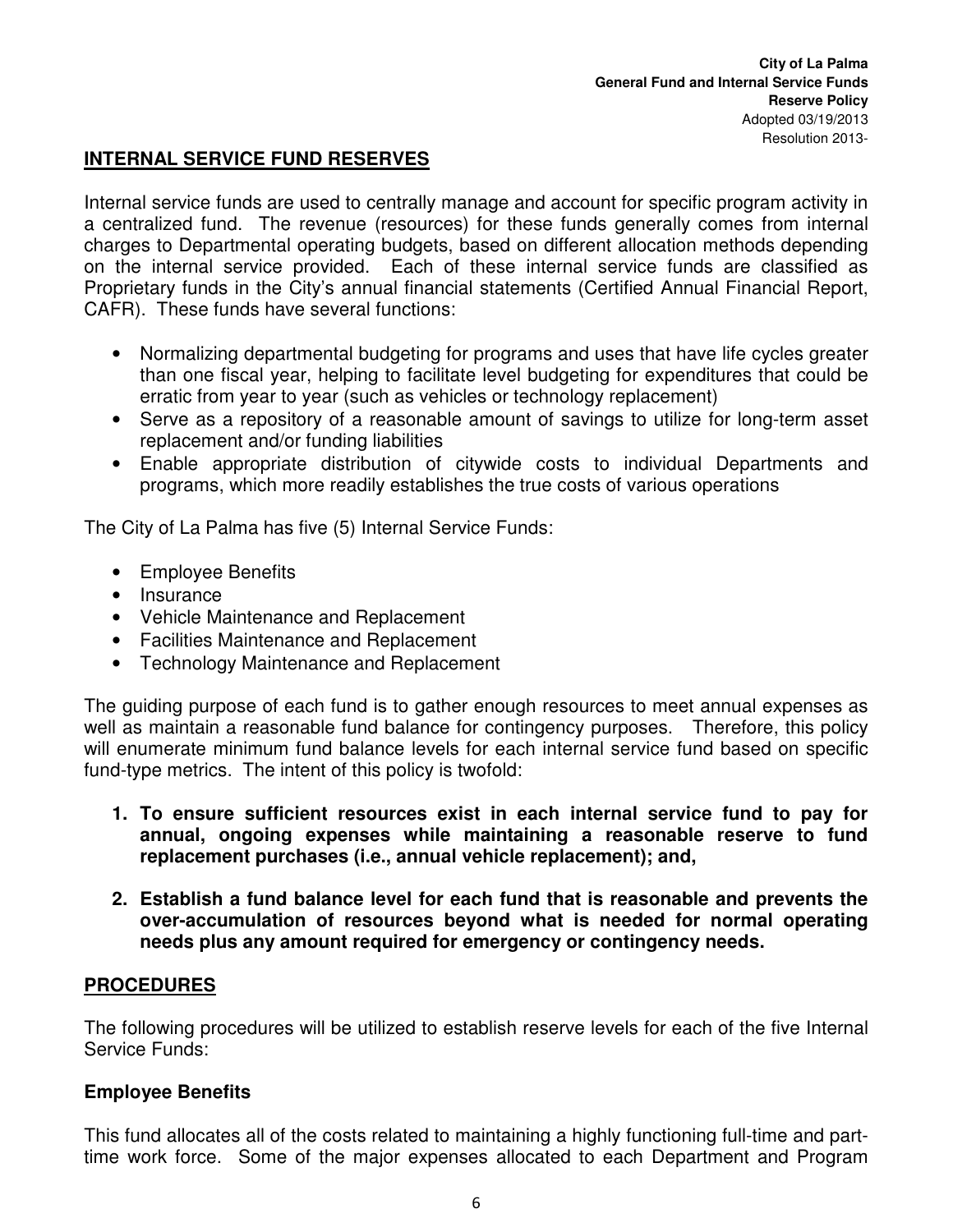through this fund are: CalPERS retirement, health insurance, dental insurance, workers compensation, tuition reimbursement, and other Human Resources management expenses (e.g., training).

This policy states that the fund balance level for the Employee Benefits fund will be calculated using the total amount of compensated absences, as noted in the CAFR "Statement of Net Assets." This amount represents the total outstanding liability of all accrued employee vacation and sick time. Furthermore, while the CAFR "Statement of Net Assets" lists this liability as that "due within one year" vs. "due beyond one year," it is prudent to establish a fund balance level based on the total amount of compensated absences, regardless of when the liability can reasonably be expected to be converted to an expense.

Using "compensated absences" as a measurement for appropriate fund balance allows for one type of liability to be covered. Being able to show how the "compensated absences" liability could be fully covered, if in the highly unlikely scenario the entire amount needed to be converted to an expense, is a useful metric upon which to base a reserve level policy.

#### **Insurance**

This internal service fund is responsible for allocation costs related to the City's insurance coverage. The City of La Palma is a member of the California Join Powers Insurance Authority (CJPIA). This pooled insurance joint powers authority (JPA) allows La Palma, as a small city, to receive insurance coverage at a reasonable amount.

Therefore, this policy establishes a reserve amount equal to three times the annual insurance expenses of the immediately preceding fiscal year. This reserve level provides sufficient funding to cover annual insurance expenses while providing additional funds for any unseen, emergency needs (i.e., contingency reserve) such as an adverse legal judgment, a large onetime deductible payment, or other similar one-time expense. It should be noted that the City's General Fund Economic Uncertainties Commitment (as established in this policy) could also be utilized as a further source of funds in the event of a large insurance related claim.

#### **Vehicle Maintenance and Replacement**

The City has a fleet of rolling stock and other equipment that is maintained and replaced through the Vehicle internal service fund. The City's Police, Public Works and Recreation and Community Services Departments comprise the largest users of and contributors to the Vehicle internal service fund. This fund receives operating resources from Departments in order to provide for equipment maintenance (annual ongoing costs) and to fund the regular replacement of major pieces of equipment (primarily rolling stock) at their economic obsolescence.

This policy establishes a reserve level equal to one-third (33%) of the replacement value of all rolling stock. The definition of rolling stock includes such equipment as Police patrol vehicles, Public Works utility trucks, and Recreation and Community Services utility vehicles. replacement value shall be that updated and used annually as part of the budget development process. This metric was chosen since the average, annual total replacement value of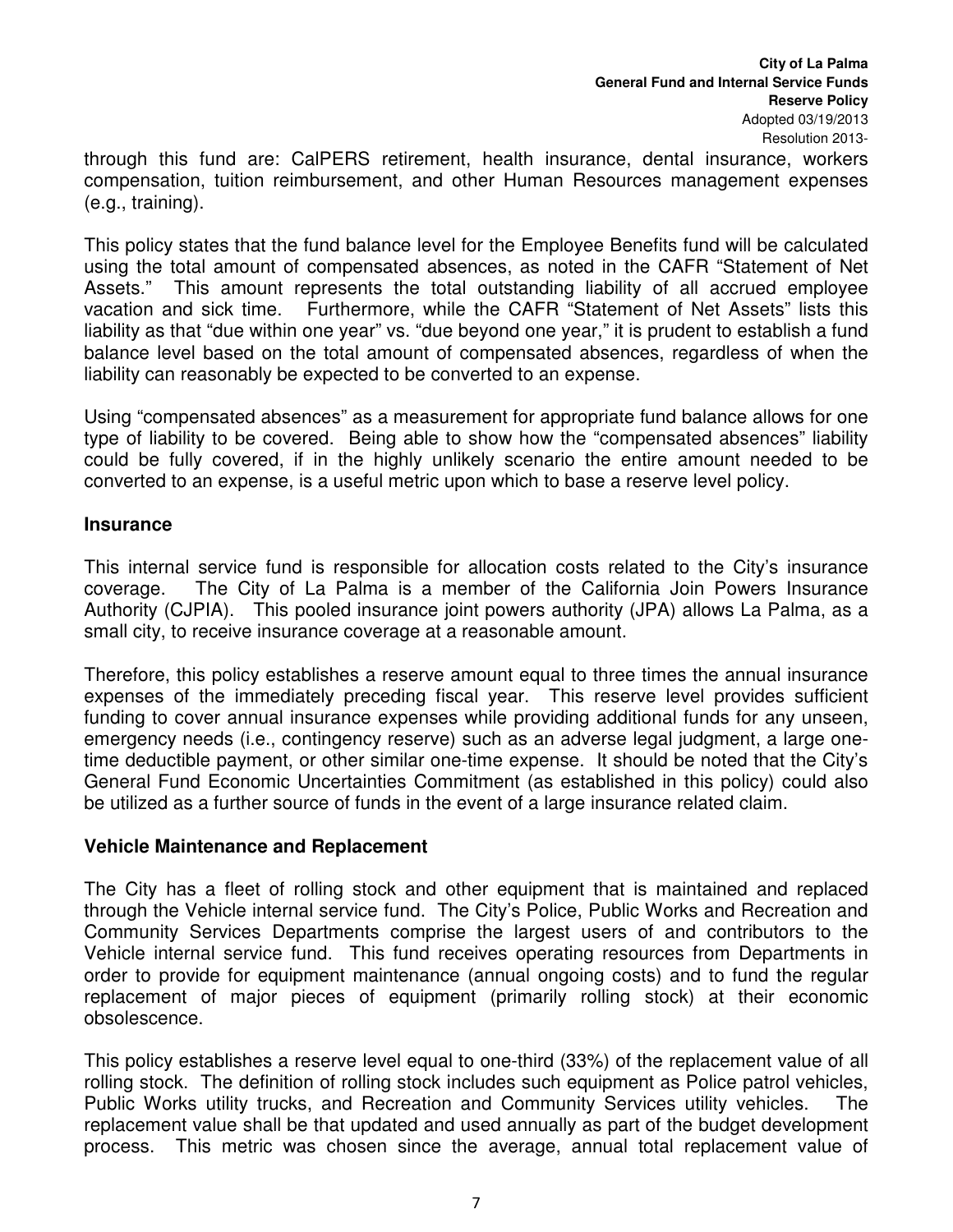**City of La Palma General Fund and Internal Service Funds Reserve Policy**  Adopted 03/19/2013 Resolution 2013-

vehicles for the past seven years has been approximately \$200,000. The one-third of the replacement value reserve level would actually be three times higher than this seven year historical actual expenditure amount. Setting the reserve level at one-third of the replacement value of all rolling stock will provide sufficient funds should there be a need for a one-time, larger than normal expenditure related to fleet services.

#### **Facilities Maintenance and Replacement**

The Facilities internal service fund is responsible for costs related to routine maintenance (i.e., custodial services) and major rehabilitation (i.e., roof replacement) of City Hall, Police Building and Central Park offices and community center The City maintains a long-term, facilities master plan that is utilized to guide long-range budgeting for major building expenses.

This reserve policy establishes a fund balance level for the Facilities internal service fund equal to a rolling six-year average of actual Maintenance and Operations expenses, updated annually. This metric is chosen in order to provide a long-enough historical expenditure level that includes routine as well as some non-capital, one-time emergency expenditures. Using a six-year rolling average levels out annual operating and maintenance expenditures.

In addition, there is established a contingency amount equal to half of the rolling six-year average of actual Maintenance and Operations expenses. This contingency amount could be utilized to fund non-routine rehabilitation projects. It should be noted that normal practice is to also utilize the Capital Outlay Reserve (COR) fund to pay for non-routine facilities capital projects. The purpose of the contingency reserve is to set aside additional capital funding that can be used in addition to COR funds.

#### **Technology Maintenance and Replacement**

The City's computer network, communications system (i.e., telephone), desktop and peripheral hardware, and technology software expenses are accounted for in the Technology internal service fund. This fund is utilized for periodic replacement of desktop computers, the annual expense related to enterprise-wide software licenses (i.e., Microsoft Office), upgrades to servers and networks, and maintenance and upkeep of the communications (i.e., telephones) system.

The reserve level established for this internal service fund shall be the full replacement value of the City's entire technology network, as determined annually through the budget development process. Choosing this reserve level metric does not suggest the funds would be use to completely replace the technology in use. Instead, it is a useful measure to allow for period upgrades and enhancements to the City's collection of information and communications technology, while also providing sufficient funds to meet annual operating costs.

#### **REPLENISHMENT OF INTERNAL SERVICE FUND RESERVE LEVELS**

In keeping with the principles discussed in this policy, when the reserve level of any Internal Service Fund falls below the policy levels as outlined here, the Finance Director will adjust allocations to those Internal Service Fund which have insufficient reserve levels beginning with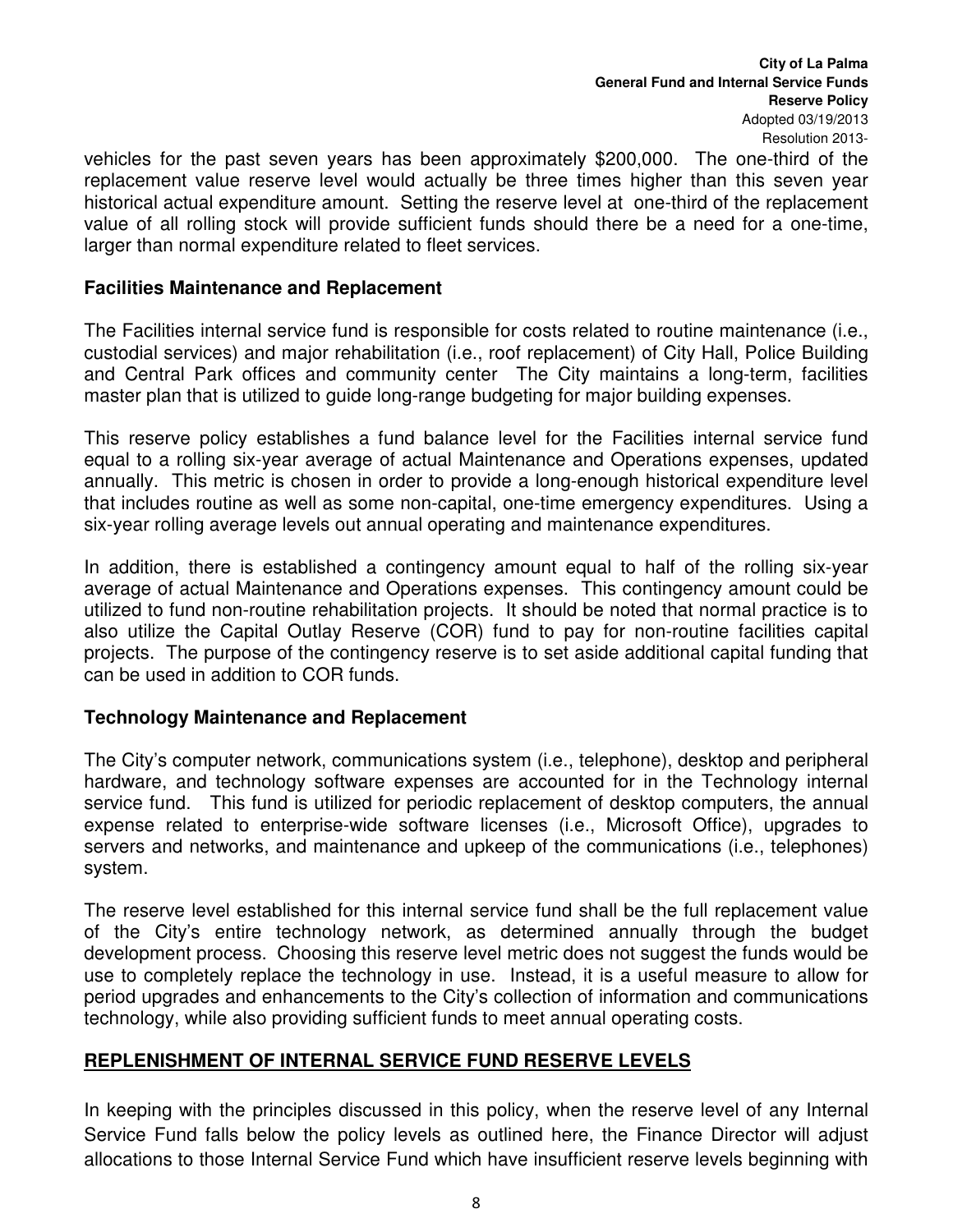**City of La Palma General Fund and Internal Service Funds Reserve Policy**  Adopted 03/19/2013 Resolution 2013-

the immediately succeeding fiscal year from when the reserve deficiency occurs. Allocation levels will be adjusted through the budget process in a manner that seeks to return the Internal Service Fund reserves to their policy levels within one (1) to three (3) years.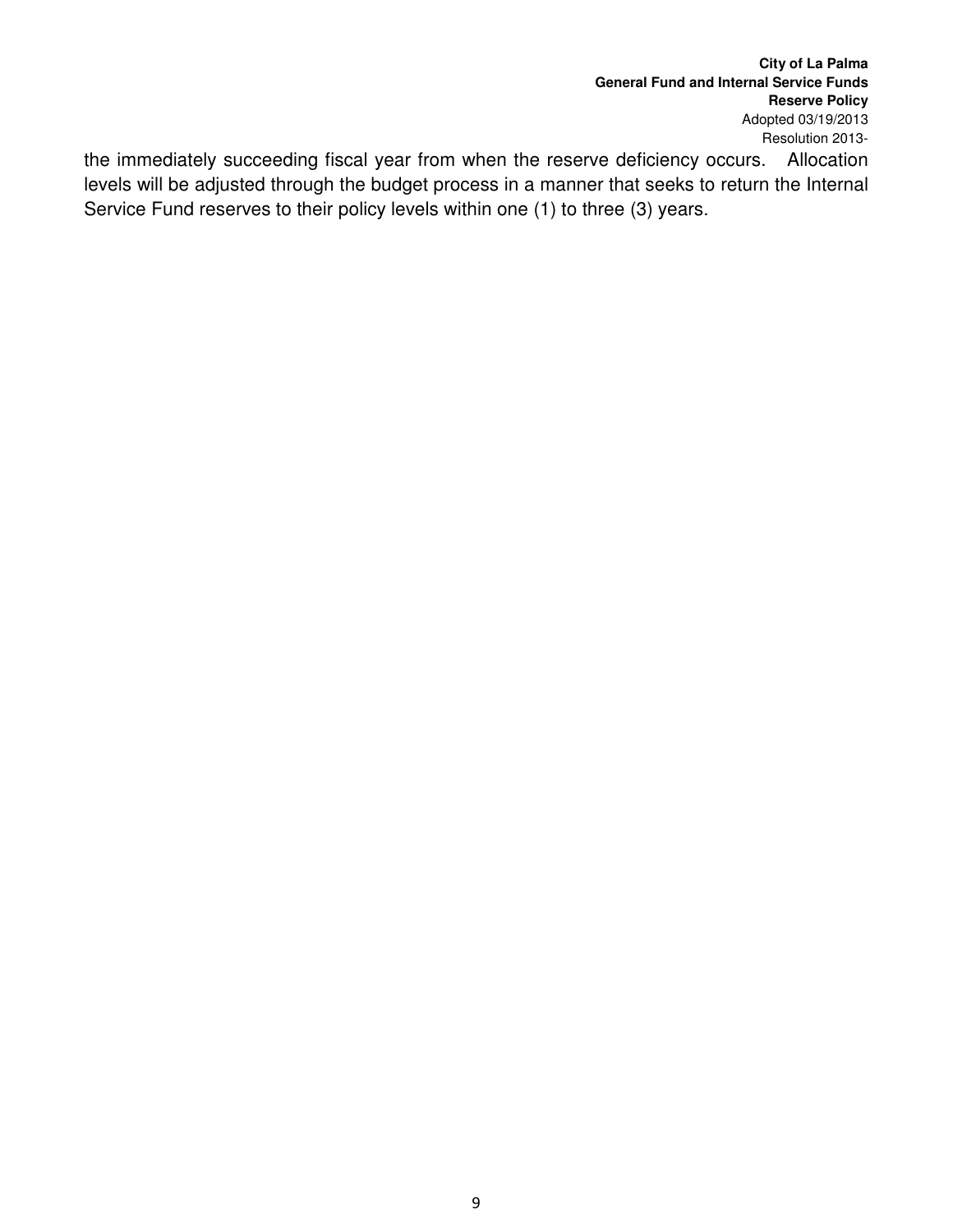#### **SUMMARY**

#### **Components of the Fund Balance**

#### Nonspendable Fund Balance

- Inherently nonspendable
- Portion of net resources that cannot be spent because of their form
- Portion of net resources that cannot be spent because they must be maintained intact

#### Restricted Fund Balance

- Externally enforceable limits on use
- Limitations imposed by creditors, grantors, contributors, or laws and regulations of other governments
- Limitations imposed by law through constitutional provisions or enabling legislation

#### Committed Fund Balance

- Council/Agency Self-imposed Limitations set in place prior to the end of the fiscal year
- Limitation imposed at highest level of decision making that requires formal action at the same level to remove

#### Assigned Fund Balance

- Limitation resulting from intended use
- Intended use established by the Finance Director

#### Unassigned Fund Balance

- Total fund balance in the General Fund in excess of nonspendable, restricted, committed and assigned fund balance (surplus)
- Excess of nonspendable, restricted, and committed fund balance over total fund balance (deficit)

#### Use of Fund Balance

- Restricted
- Committed
- Assigned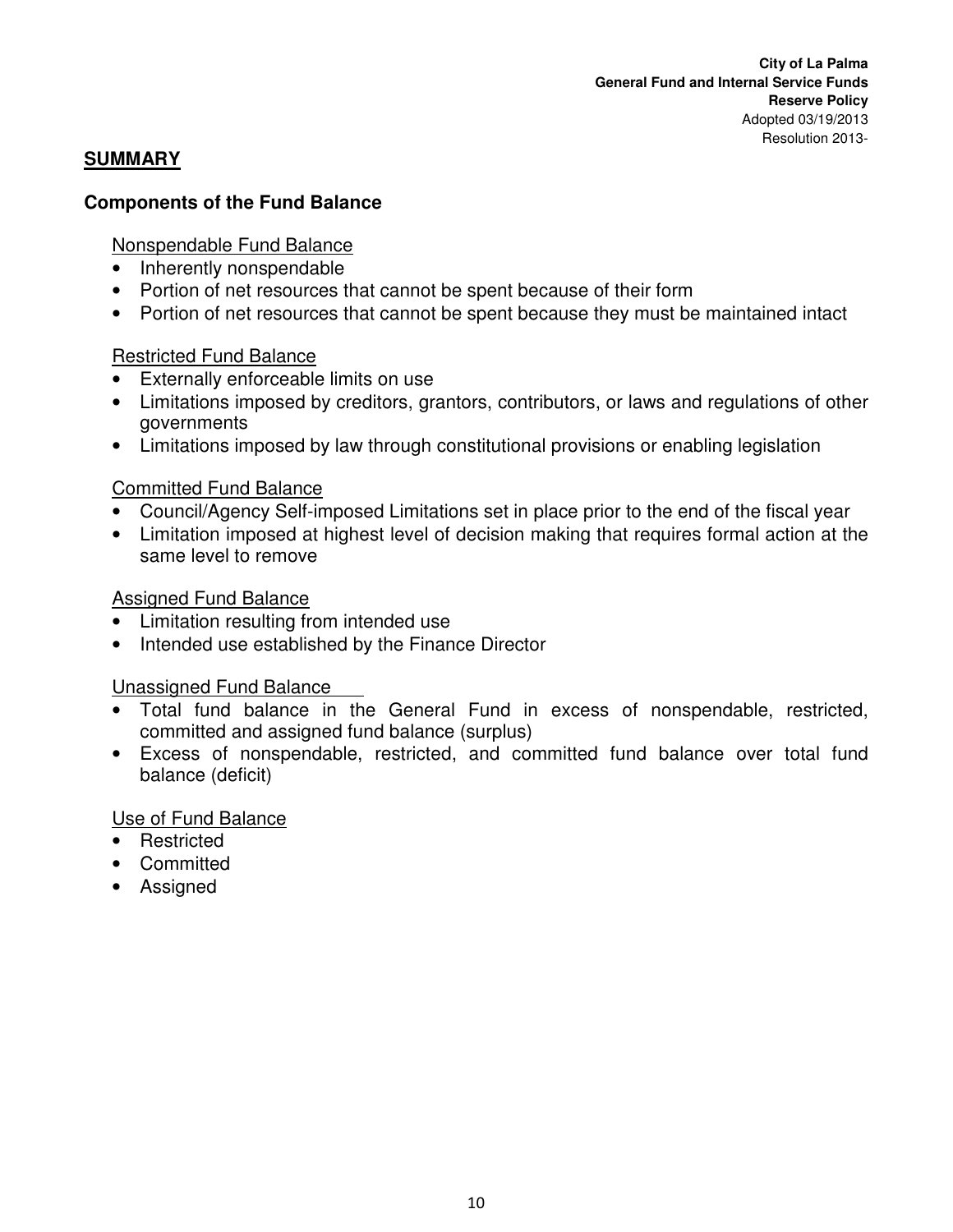#### **GLOSSARY**

State and local governments use three broad categories of funds: *governmental* funds, proprietary funds and fiduciary funds.

**Governmental** funds include the following.

- General fund. This fund is used to account for general operations and activities not requiring the use of other funds.
- Special revenue funds are required to account for the use of revenue earmarked by law for a particular purpose. State and federal fuel tax revenues require special revenue funds, because federal and state laws restrict these taxes to transportation uses.
- Capital projects funds are used to account for the construction or acquisition of fixed assets such as buildings, equipment and roads. Depending on its use, a fixed asset may instead be financed by a special revenue fund or a proprietary fund. A capital project fund exists only until completion of the project. Fixed assets acquired and long-term debts incurred by a capital project are assigned to the government's General Fixed Assets and Long-Term Debits.
- Debt service funds are used to account for money that will be used to pay the interest and principal of long-term debts. Bonds used by a government to finance major construction projects, to be paid by tax levies over a period of years, require a debt service fund to account for their repayment.

The debts of special assessment and proprietary funds are serviced within those funds, rather than by a separate debt service fund.

• Special assessment funds account for public infrastructure improvements financed by special levies against property holders. Sidewalk and alley repairs often rely on special assessments.

**Proprietary** funds include the following.

- Internal service funds are used for operations serving other funds or departments within a government on a cost-reimbursement basis. A printing shop, which takes orders for booklets and forms from other offices and is reimbursed for the cost of each order, would be a suitable application for an internal service fund.
- Enterprise funds are used for services provided to the public on a user charge basis, similar to the operation of a commercial enterprise. Water and sewage utilities are common examples of government enterprises.

**Fiduciary** funds are used to account for assets held in trust by the government for the benefit of individuals or other entities. The employee pension fund, created by the State of Maryland to provide retirement benefits for its employees, is an example of a fiduciary fund. Financial